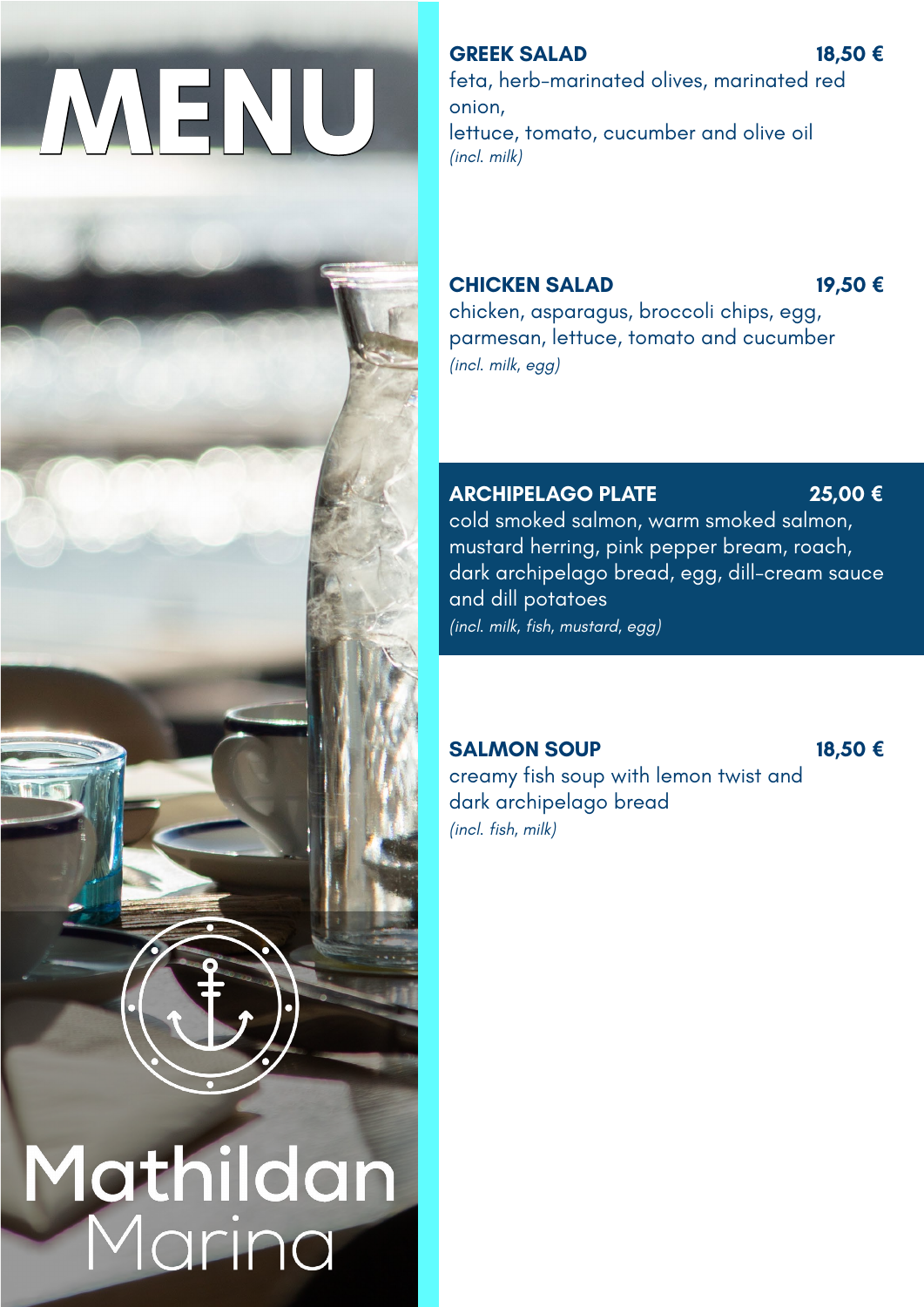

## **GARDENER'S PASTA WITH TOFU 23,00 €**

Spaghetti made of zucchini, chili marinated tofu and pea pesto *(incl. soy, sesame seed, pea)*  VEGAN

### **PAN FRIED PERCH 28,50 €**

perch, dill potatoes, broccoli, carrots, dill pesto and Beurre Blanc *(incl. milk, fish)*

### **SHEEP FARMER'S SUMMER PLATE 22,00 €**

lamb sausage, fried pork belly, chili-coleslaw and mustard cream *(incl. milk, mustard)*

### **GRILLED STEAK 27,50 €**

beef tenderloin with grilled butter, vegetables and chili-coleslaw *(incl. milk)*

### + SIDE DISH FRENCH FRIES + 2,90 €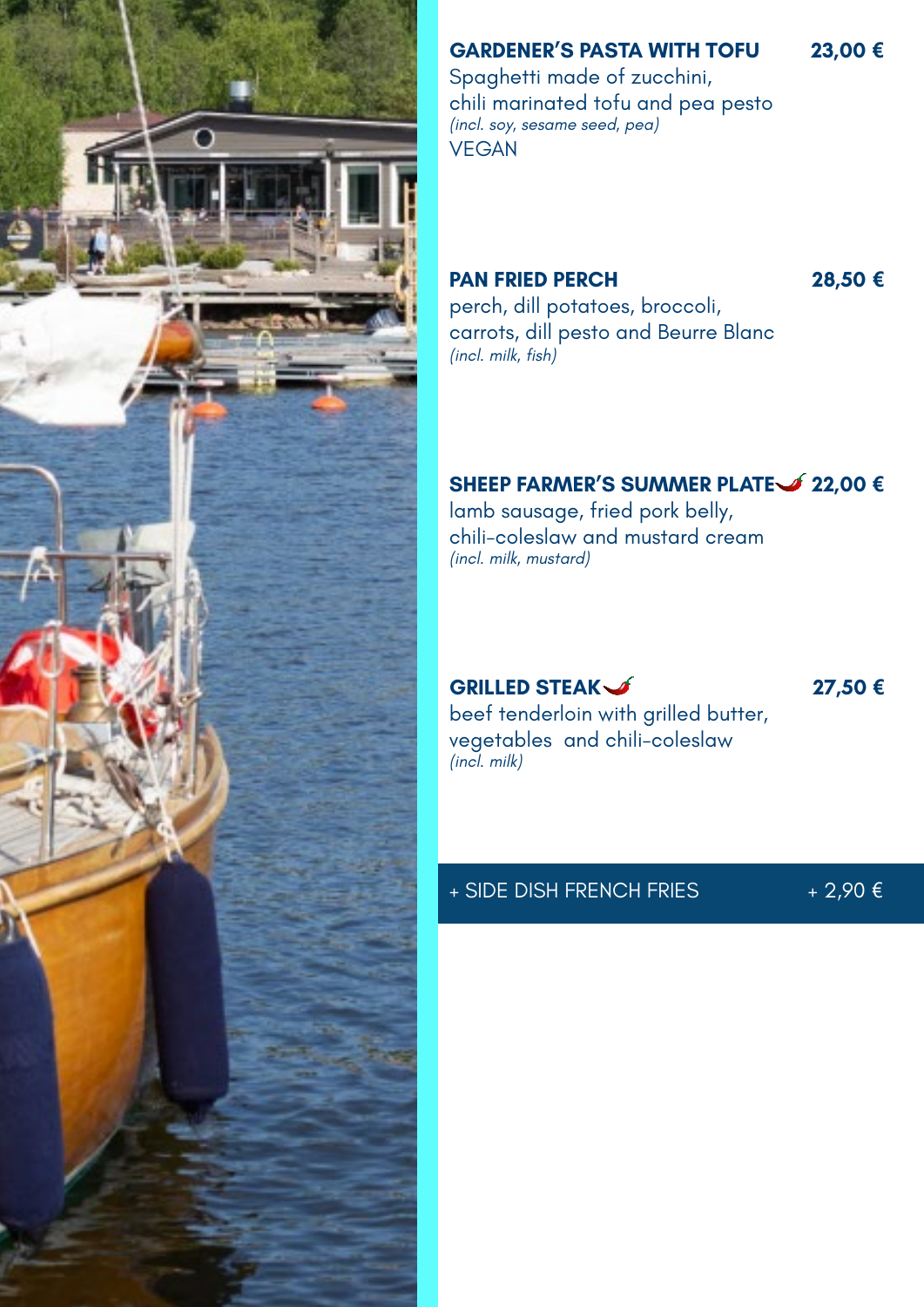### **ORIGIN OF FOOD**

LOCAL PRODUCERS Peltosaaren organic sheep farm - lamb Toivosen kala - cold smoked salmon Kyheröinen chicken farm - eggs Kaitala's potato farm - summer potatoes

### **BURGER 2.0** 19,50 €

beef, bacon, jalapenocheese, tomato-onion salsa, salad and sweet pepper mayo served with French fries and sweet pepper mayo dip *(Iincl. egg, gluten, milk, sesame)* 

| SUBSTITUTE FRIES FOR SWEET POTATO FRIES | $+1.00 \in$ |
|-----------------------------------------|-------------|
| <b>GLUTENFREE BURGER</b>                | + 1,50 €    |

### **VEGEBURGER 19,50 €**

Tasty-vegan beef of horse been, jalapenocheese, tomato-onion salsa, salad and sweet pepper mayo served with French fries and sweet pepper mayo dip *(egg, gluten, milk, sesame)* 

For vegans, vegan cheese and mayonnaise on request!

| SUBSTITUTE FRIES FOR SWEET POTATO FRIES | + 1.00 € |
|-----------------------------------------|----------|
| <b>GLUTENFREE BURGER</b>                | + 1,50 € |